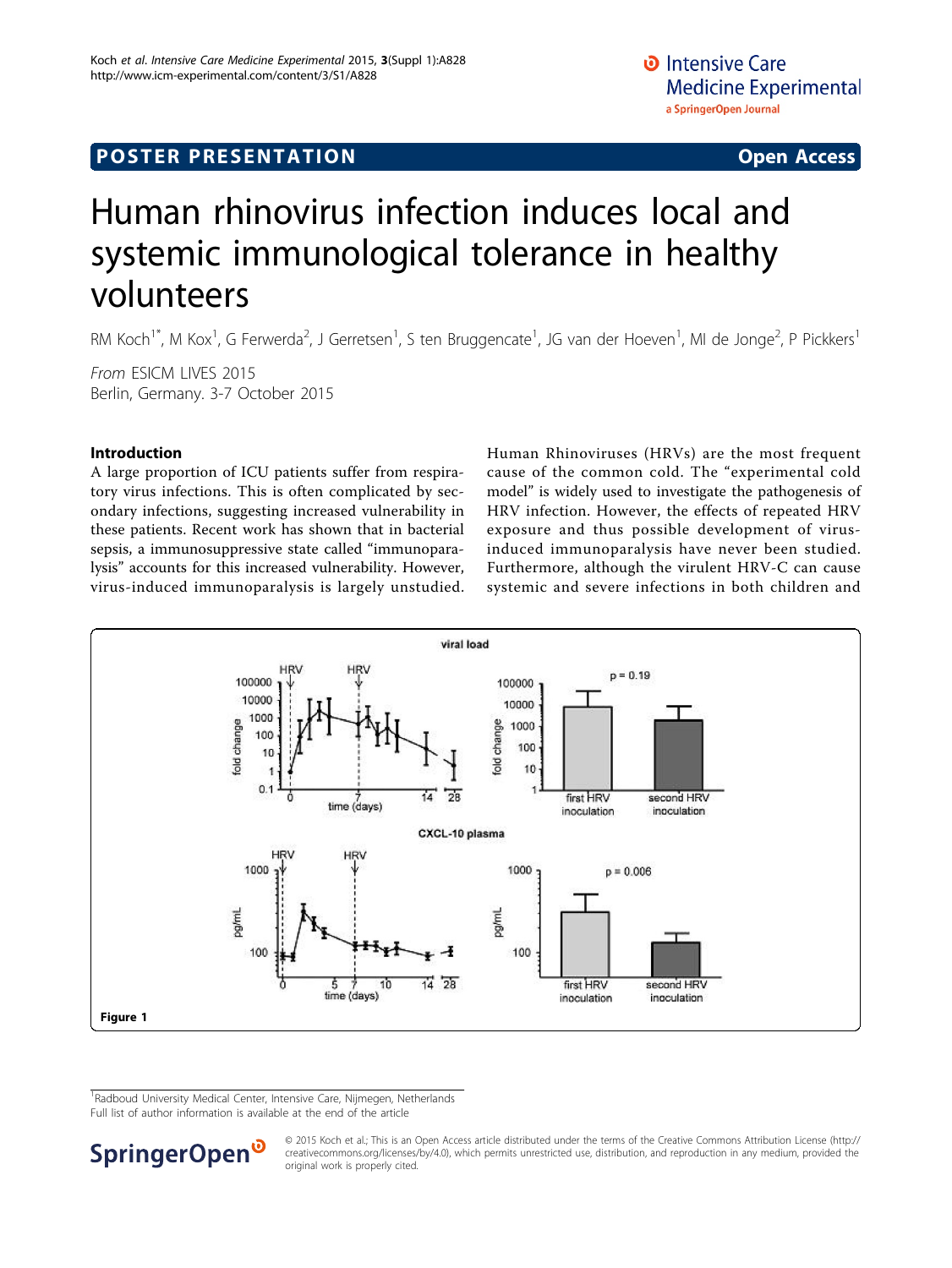<span id="page-1-0"></span>

adults and the less virulent HRV-A strain can cause severe infections in immunocompromised patients as well, the HRV-A-induced systemic inflammatory and lower respiratory tract effects have never been studied in healthy subjects. Finally, it remains to be determined, whether serostatus alters the HRV-induced inflammatory response.